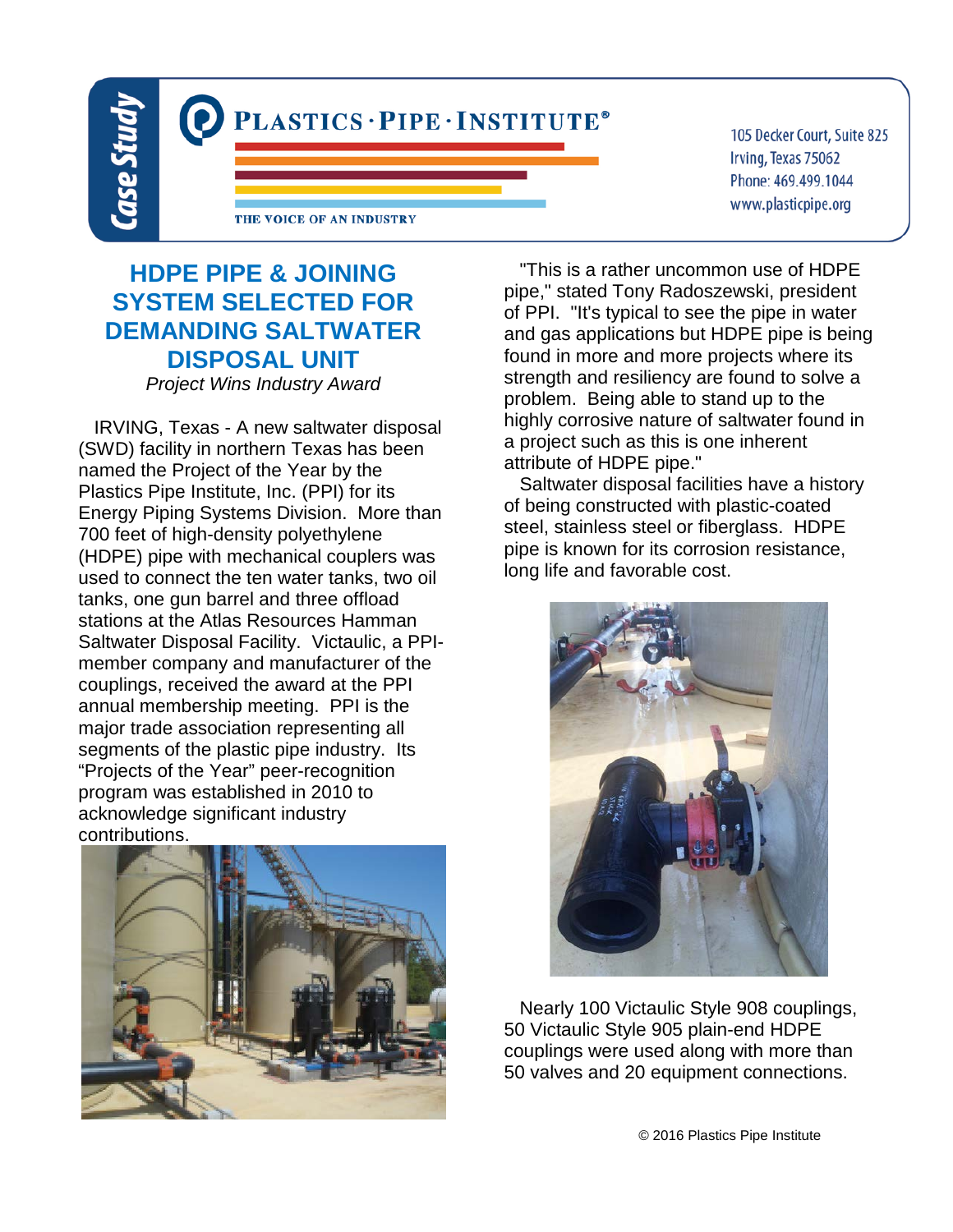

105 Decker Court, Suite 825 Irving, Texas 75062 Phone: 469.499.1044 www.plasticpipe.org

 In designing the facility, which serves the company's producing assets in the Marble Falls play, Atlas Resources engineers determined that HDPE pipe would be superior to metallic pipe, given the corrosion issues associated with saltwater. Compared to internally coated steel pipe, HDPE pipe was also a more economical choice, reducing material costs by more than 50 percent. SDR 9 HDPE was selected for the facility piping, including the 10-inch gun barrel piping, 4-6-inch offload station, and 8- 10-inch tank manifold piping.



The original plan called for the pipe to be fused, but the fusion process presented several challenges for this project. The tight spacing between the tanks combined with the larger diameter piping would have required some of the fusing to take place away from the tank battery, and for the spools to be hoisted in and mechanically joined. There was also a risk of the fusion equipment damaging the liner in the containment area. To overcome these difficulties, Atlas Resources decided to use

the new Victaulic HDPE pipe-joining system. The system was also appealing for its ability to minimize time and labor on site.



 Atlas reported that the installation went exceptionally well and that the joining process is extremely easy. Installation crews joined the piping very quickly with no issues. The Victaulic Style 908, according to the company, can be installed as quickly as five minutes and a Victaulic Style 905 plain end unit in just two minutes. "As to the ease of putting it together and the product itself, we heard nothing but positive reviews," said Chris Fournier, senior facilities engineer with Atlas Resources.

 Although not possible to predict before construction started, the weather could have derailed the project. During the first week of assembly, the job site was hit with 15-16 inches of rain and high winds, resulting in serious flooding. Several inches of water